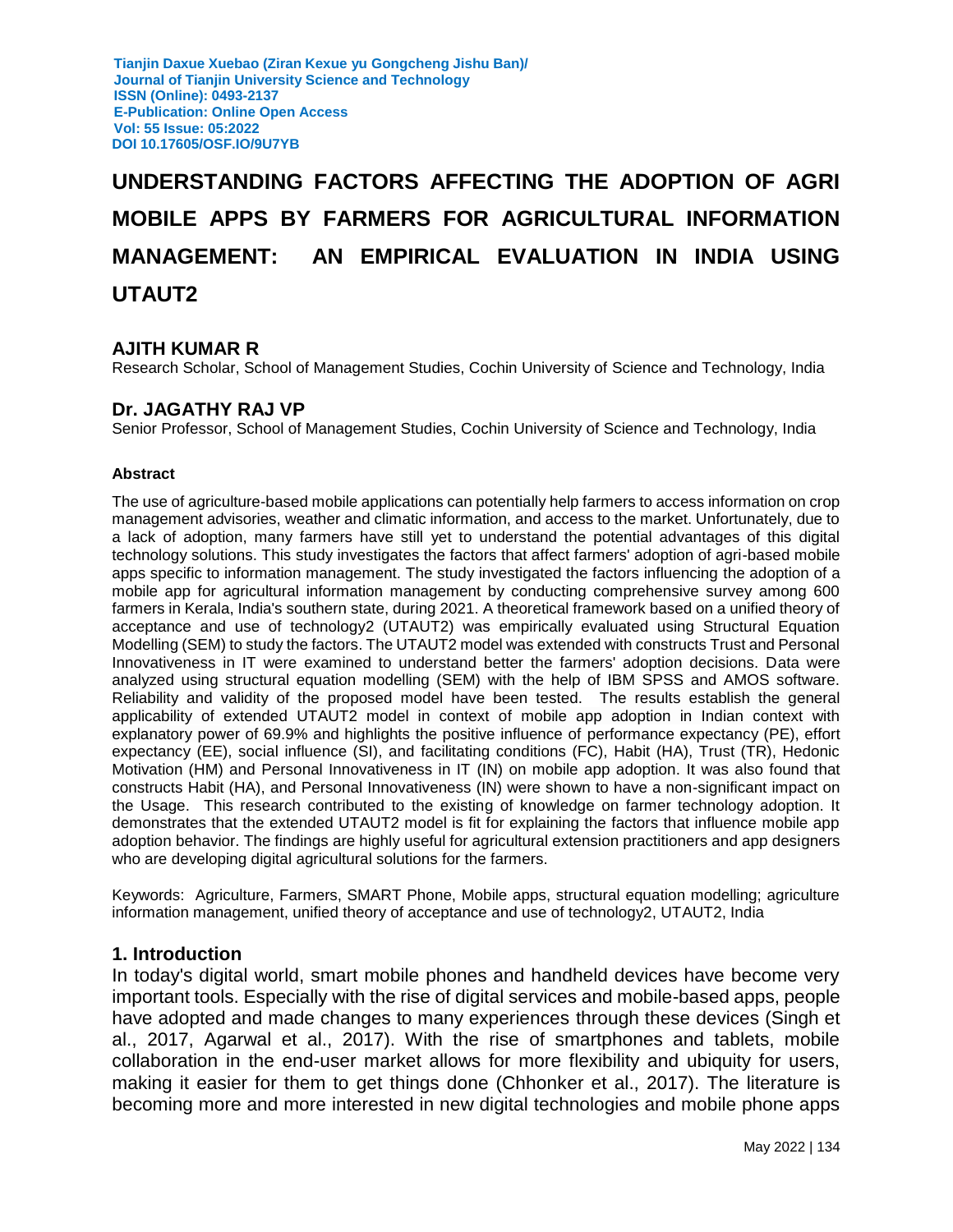that can help farmers and growers manage their crops and farms (Gebbers, R, 2010). Farmers who use mobile phone technology will be able to get more relevant, timely, and accurate agricultural information (Jordan, R et al., 2016, Eitzinger, A et al., 2019). Data can be captured quickly and easily with smartphones and mobile devices, and it can be retrieved at any time, from wherever (Szilagyi & Herdon, 2006). Smartphones and other connected devices have made it easier and faster to get and send data. It helps to cut down on the time it takes to move data manually for information management or systems. The smart, intelligent, and connected devices keep the data transfer process error-free and allow people to directly input data through these apps on their phones (Deloitte, 2016). Crowdsourcing applications also help small and medium-sized farmers collect agricultural information in an efficient and effective way (Minet J et al., Beza, E et al., 2017). Farmers will be able to use smartphone apps to get the information and knowledge they need to make more informed decisions about how to increase agriculture production, protect their land resources, and improve their livelihoods (Chipidza W et al., Mittal, S, 2019).

## **1.1 Technology enabled Agri-information management**

Agri-Information Management is a management process that involves the use of information and communication technology (ICT) to carry out farming or agricultural activities. Farming is done with the help of digital tools and solutions like computers and smartphones. These tools and solutions help farmers manage and monitor agricultural production, post-harvest activities, marketing, and access to price information. They also help farmers get inputs and seeds, as well as timely farm advice. In this case, geospatial, GIS, and remote-sensing technology can be used to get important information about farming activities from the ground up. The information about the land and its features helps farmers make decisions about how to plant crops, how to manage farm labour, and how to use capital and resources (Sani, Boadi, Oladokun & Kalusopa, 2014). Agricultural Information Management helps to manage agricultural resources by providing agricultural, scientific, commercial, and legal information about the different ways people grow food and land. It is common for Indian farmers to use ICT and advanced mobilebased devices and apps to manage farming activities such as managing crops or livestock or getting information about climate and weather conditions or getting information about the market. India's current agriculture market operations are mostly unorganized because there are a lot of intermediaries. Besides poor transportation, there aren't enough warehouses, people don't know about the market, and problems with infrastructure. Because of problems in the agriculture sector, farmers, growers, wholesalers, shippers, and retailers have problems with supply chain bottlenecks, insufficient irrigation facilities, lower agricultural productivity, and farmers who don't know how to use ICT. They also have a hard time finding enough workers (Kumar, 2019). However, with initiatives like Digital India, Skill India, Make in India, and Start-up India, changes have been made in the Indian agriculture sector. This has led to more people using mobile technology to manage their crops and farms. Different mobile and ICT projects have been launched in the agriculture sector in India, such as Dyandoot,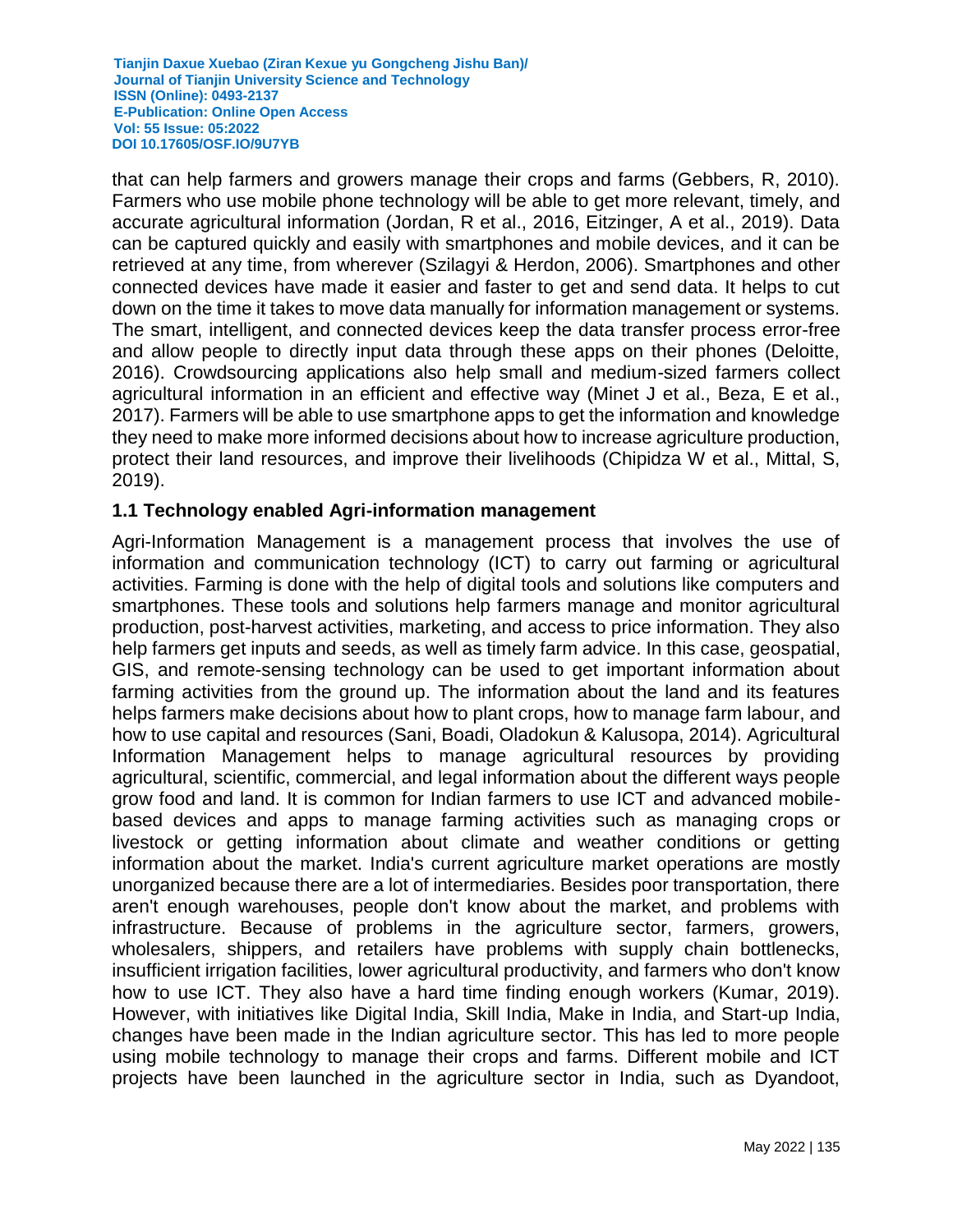Akshaya, e-sagu, Kissan Kerala, ITC e-Chaupal, Honeybee, Warana, and Praja. These projects are trying to change the way farmers do things.

## **1.2 The use of mobile apps by farmers in India.**

Many Indian farmers are using mobile apps to improve their farming practises and set up an efficient system for keeping track of their agri-information. Farmers from many states use the Kisan Yojana mobile app to find out about different programmes that the government of India has set up for rural farmers. Weather, Market Prices, Plant Protection, Agro-advisory, Extreme Weather Alerts, Input suppliers, Soil nutrient information, Storage & Warehouses, Soil Labs, Veterinary Centre & Diagnostic labs, Crop Insurance and the Government scheme are among the mobile applications that have been developed to facilitate dissemination of information to farmers. The Pradhanmantri Kisan Samman Nidhi Yojana (PM Kisan App) is a smartphone app developed by Department of Agriculture and Farmers Welfare, Government of India and it has connected 15 million farmers so far and helps farmers availing the financial supports. Apps like Farm-o-Pedia and Bhuvan Hailstorm App have also been made by the Indian government to improve the way farmers do their work. This app is used by farmers in India so that they can get reliable farming information through the Farm-o-India app. The app was made by the Center for Development of Advanced Computing (C-DAC). It gives farmers real information about the health of their crops and the weather (Criyagen, 2016).

Apps like AgriMarket, Crop Insurance, Kheti-Badi, Krishi Gyan, and IFFCO Kisan Agriculture are also being made by non-government and private sector groups in India to help farmers. They want to improve farming culture in the country. To help farmers make smart farming decisions, the Indian Farmers' Fertilizer Cooperative Ltd. (IFFCO) has launched an app called IFFCO-Kisan Agriculture. This app helps farmers make smart decisions about farming. Many different types of information about farming can be found on this app, from audio and text to images and videos: agricultural advisories and market prices to pest control and the weather. The farmers can use this app to get this information in a variety of ways. It has information in a lot of different languages, which makes it easier for farmers to get the information they need and put it in their agriculture profiles.

Crop Insurance is another app that farmers use. The farmers can use the app to figure out how much insurance they'll have to pay for their crops. It also gives them information about the cut-off dates for different company contacts and contracts. By using the app, you can get a lot of information about how much your crop is insured for, how much it costs, and how much of a subsidy it gets. It also gives farmers a bigger way to connect with stakeholders, insurance companies, banking organisations, and other groups in the agriculture community. The Agri Media video app is one of the newest and most cuttingedge apps that farmers in India use to stay up to date on the different technologies that are used for farming. Getting information about retail farming, the amount of food that's grown, how it's made, how it's delivered, and how it's sold after its grown are all important parts of this. Users can talk to farm experts directly through this app and get help with their questions. The farmers can upload pictures of their farms and get information about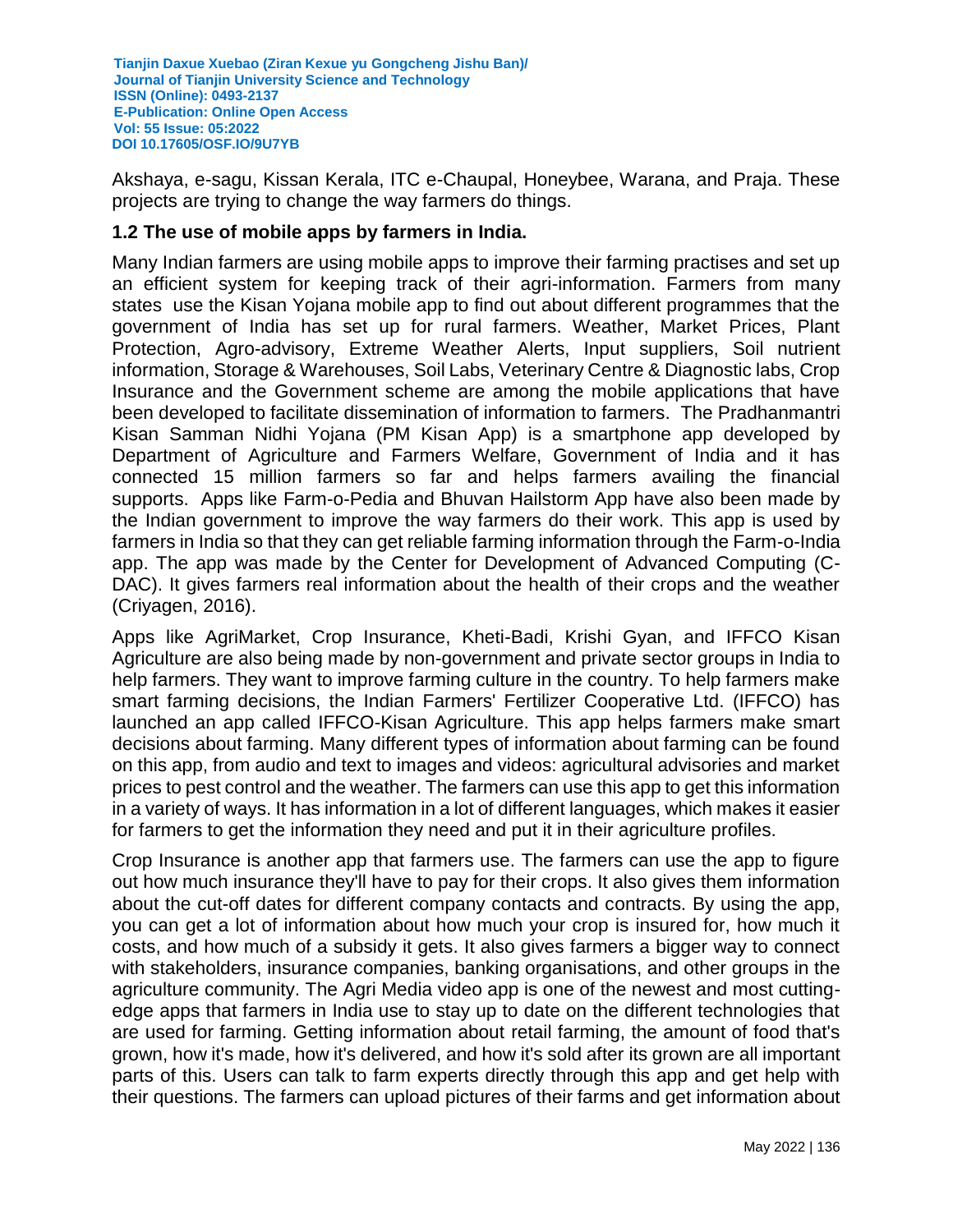how to increase their yield or get rid of pests from crops that have been infected. The video conferencing feature in this app allows farmers to meet together, talk about agendas, and look at new technology adoptions in rural farming. On the other hand, when farmers use the FarmBee-RML Farmer mobile app, they get reliable information about the fertility of the soil, different stages of the crop life cycle, and 450 different types of crops. There are 1300 markets and 3500 weather stations on the app that farmers can use to figure out how much their crops should sell for. Plantix (*Tibbets, 2018.* Agus et al, 2017*)* is a crop protection advisory app for farmers, extension workers, and gardeners on their smartphones. Plantix was created by GmbH, one of the Berlin based Startup Company. The app claims to be able to diagnose pest infestation, plant diseases, and nutritional deficiencies in crops, and also provide control measures. Farmers can also have access to the local weather information, agricultural guidance throughout the season, and disease alerts if a disease is emerging in particular area.

Another app called Mandi trade is used by farmers who don't read very well to get information about crop prices from the government in an audiovisual format. It lets farmers who live in far-off places see government notices about different types of crops. RainbowAgri is also used by farmers in rural and remote areas to connect with local buyers and sellers. The mPower Social mobile app is used by cattle owners and people who raise cattle to get information about cattle and connect with vets who can help them. This app lets farmers, people who work with animals, people who work with dairy, and people who work with fish use it to get the message they need to do their jobs well. So, it can be said that in the last few years, mobile apps have become very important for the agriculture industry and its members because they allow everyone to get access to a lot of information, make smart decisions, and manage a lot of agri-information in a very efficient way.

The use of mobile apps for farming has led to a rise in smartphone use in rural farming areas. This has encouraged farmers to use m-commerce models to do agriculture work. People are more likely to use mobile apps for farming, animal husbandry, dairy, and fisheries because they help them do their jobs better. For example, farmers use apps like Ah Ph.D. harvest loss, Ag Ph.D. planting population, and Fertilizer calculator to figure out how much money they will make and lose from their crops before they plant them. When farmers use mobile apps like Ah Ph.D. harvest loss, they can figure out how much wheat, maize, oat, barley, and soybean yields will be lost per acre before they start harvesting. This is done before the farmer starts harvesting. By using this app, you can figure out how much money you'll lose in crops and how much money you'll lose in crops. It lets farmers decide how much they want to charge for their crops so that they don't lose money and make a lot of money off of what they make on their farms (Kaur, Sharma & Mohan, 2020).

The development of farm management information systems (FMIS) has been the focus of recent scientific research. These systems help farmers make good decisions on a daily basis. There are only a few studies that look at how farmers use mobile apps to keep track of their data and information because this has only been a hot topic in the last six years. These agri based mobile apps might be really useful. They can help the farmers in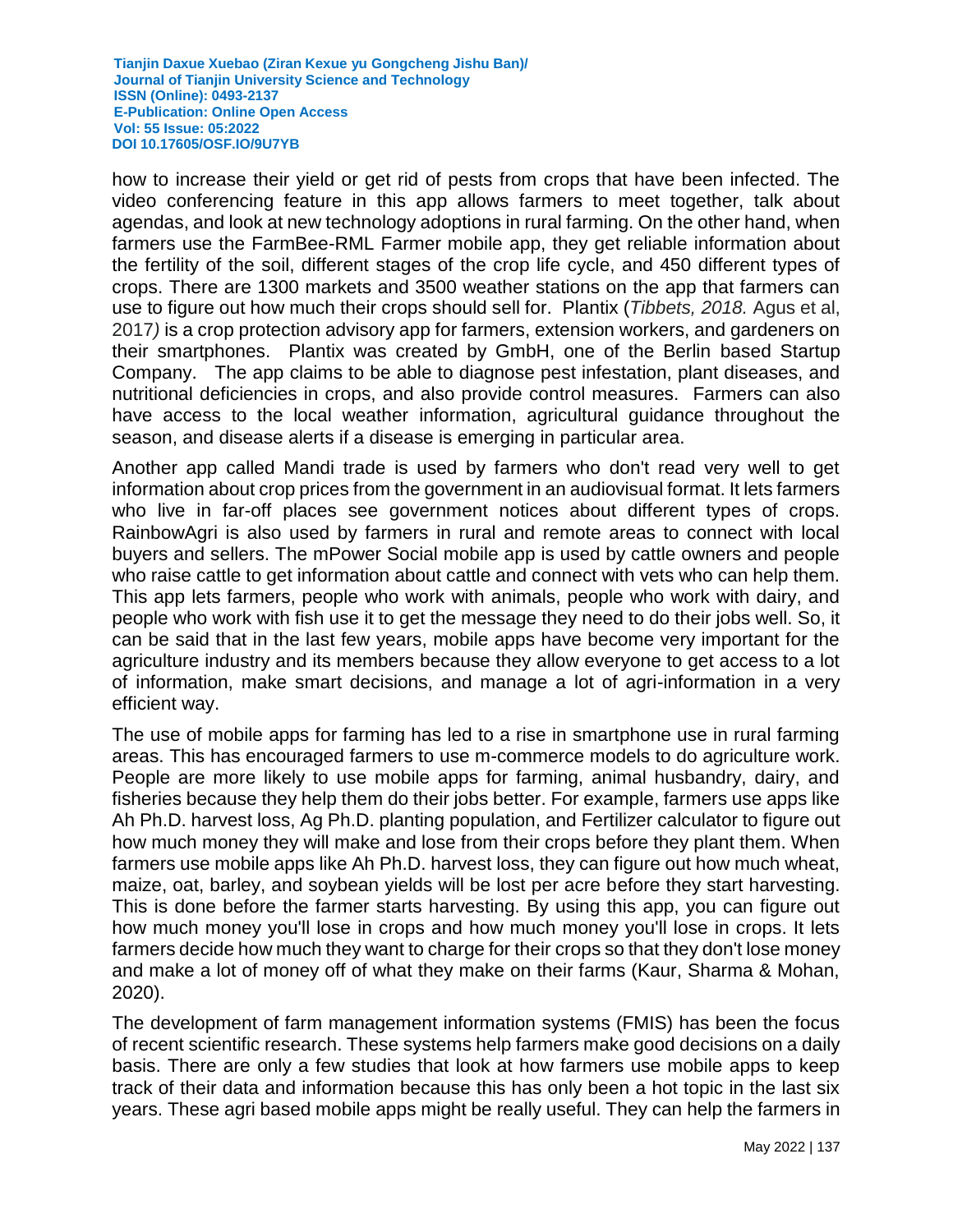making smart decisions on how to manage with radical changes, address the challenges of future increased food demand, increase efficiency, and decrease farming's environmental impact. Despite the fact that there are numerous reasons why farmers should use mobile applications, they are not widely adopted. As a result, the factors which influence farmers' adoption of mobile apps to help them manage their information and data are examined in this study to discover if any exist.

Several studies have looked at how farmers in African countries use smartphone apps, but only a few have looked at how Indian farmers use them. While many studies have looked at farmers' general willingness to use smartphone apps, none have looked at farmers' intentions to use smartphone applications in developing countries (Jordan, R, 2016). As a result, we looked into the reasons why farmers in India don't use mobile apps to keep track of their agricultural information.

## **2. Theoretical Model of Research**

The unified theory of acceptance and use of technology2 (UTAUT2), which aims to explain factors like people's intents to use a mobile phone app, served as the theoretical underpinning for this study (Venkatesh et al., 2003). This theory has been proven and has been empirically validated in a wide range of fields (Williams, M.D, 2015). The proposed model, which is based on UTAUT2, was later extended by adding two constructs Trust(TR) and and Personal Innovativeness in IT (IN). The proposed Research Model and hypothesis regarding how the factors of farmers' behavioural intention (BI) can be associated are shown in Figure 1.

This study integrates additional factors and relations to Venkatesh et al (Venkatesh,.'S Thong, and Xu, 2012) unified theory of acceptance and use of technology2 (UTAUT2) to obtain a greater understanding of farmers' first adoption choice. UTAUT 2 was developed with consumer in mind. The behavioral aspects of "performance expectancy" (PE), "effort expectancy" (EE), "social influence" (SI), "facilitating conditions" (FC), "habit" (HA), and "hedonic motivation" (HM) were the most important constructs. Two new constructs have been added to the model: trust (TR) and personal innovativeness in IT (IN). The research was carried out in Kerala, India's southernmost state, in 2021 with 600 farmers from Kerala's five agro-ecological zones. Agro-ecological zones (AEZs) are physiographicbased spatial classifications. In the state, five agro-ecological zones (AEZs) have been established. (KM Nair et al, 2013). Figure 2 shows the distribution of the state's agroecological zones.

## **Constructs used for the study**

### Performance Expectancy (PE)

Performance Expectancy is defined as "the degree to which an individual believes that u sing the system will help him/her attain gains in job performance," according to the Unifi ed Theory of Acceptance and Use of Technology (UTAUT) (Venkatesh et al.,2003). Perf ormance Expectancy, the strongest predictor of intention to use technology which is sig nificant in both forced and voluntary contexts. PE's impact on system usage in a consu mer scenario has been reaffirmed by Venkatesh et al. (2012).in this context, PE is descr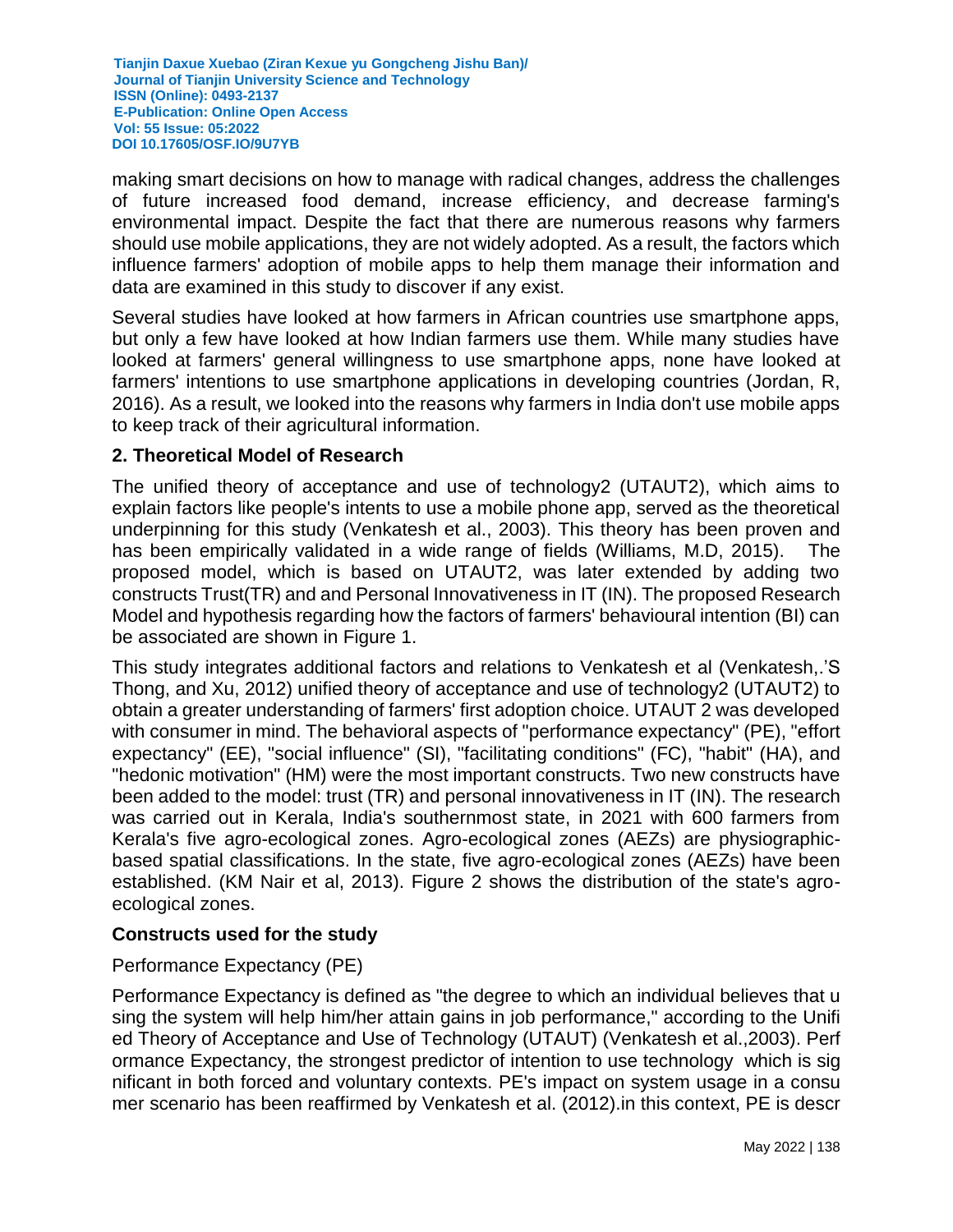ibed as "the extent to which use of a technology will aid farmers in executingspecific acti vities." One of the most compelling advantages of a mobile agriculture app is its capability to give farmers with easy access to all relevant information at the right time, in the right place, and in the right context.





(PE- Performance Expectancy, EE-Effort expectancy, SI-Social Influence, FC-Facilitating Conditions, HA-Habit, HM- Hedonic Motivation, TR-Trust, IN- Innovativeness, BI-Behavioural Intention)

### **Therefore, we hypothesized that:**

**Hypothesis 1 (H1).** Performance expectancy (PE) positively affects behavioral intention (BI) to use mobile phone app by farmers for agricultural information management

## **Effort Expectancy (EE)**

"The degree of convenience associated with the use of the system," says Effort Expecta ncy (Venkatesh et al, 2003).When they introduced UTAUT2, Venkatesh et al. (2012) has redefined EE in the context of consumer use as "the degree of easiness connected with consumers' use of technology." The majority of UTAUT and UTAUT2 studies show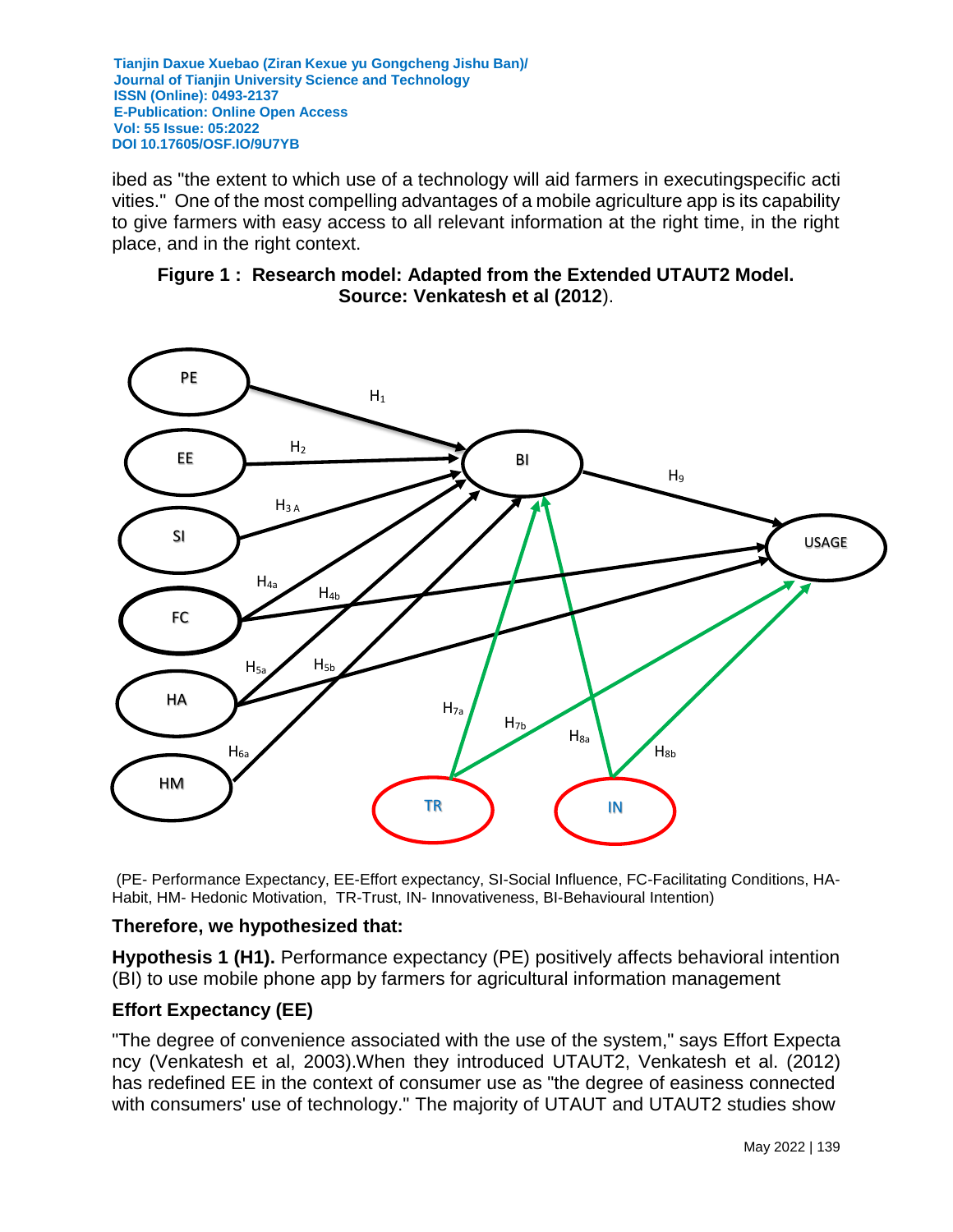that EE has a considerable impact on the desire to employ various technologies and sys tems (Lian, 2015; Martins et al.,2014; Oye et al. 2011). In the case of agricultural mobile apps, certain farmers may be more literate in ICTbased technologies than others, and h ence should have fewer difficulties utilising a mobile phone to obtain agricultural informa tion. Farmers are more likely to adopt a mobile application if they can easily find and analyse relevant data. As a result, we hypothesised that:

**Hypothesis 2 (H2).** Effort expectancy (EF) positively affects behavioral intention (BI) to use mobile phone app by farmers for agricultural information management

## **Social Influence (SI)**

"The degree to which individual believes important others believe he or she should use the new system," according to the definition of Social Influence (Venkatesh et al.,2003).

SI is a direct determinant of behavioural intention, according to Venkatesh et al. (2003). "social influence" refers to the amount that farmers believe important people believe that they should adopt a specific technology, such as a mobile application. (Venkatesh; and Thong; Xu, 2012). When it comes to new technology, people consult their social network connections, particularly their friends and relatives, and are influenced by social pressure to perform from those who matter to them. Therefore, we hypothesized that:

**Hypothesis 3 (H3).** Social influence (SI) positively affects behavioral intention (BI) to use mobile phone app by farmers for agricultural information management

## **Facilitating conditions (FC)**

"Facilitating conditions" refer to an individual's perception of an organisational and technical infrastructure that exists to ensure that the system is easier to operate (Venkateshet al., 2003).

Venkatesh et al. (2003) claim that when Performance Expectancy and Effort Expectanc y are present, Facilitating Conditions become insignificant in determining intention. As a result, in UTAUT, Facilitating Condition is portrayed as a direct antecedent of usage. Venkatesh et al. (2012), on the other hand, incorporated a direct link between Facilitating Conditions and Behavioural Intention when they applied UTAUT2 to the consumer environment.

The reason for this is because many Facilitating Conditions elements will be freely available within the organizational setting, but not in the consumer situation. To use a mobile app, user has to be able to operate the smart phone, acquire and install the app and navigate the information or content.

#### **Therefore, we hypothesized that:**

**Hypothesis 4 (H4a).** Facilitating conditions (FC) positively affect behavioral intention (BI) to use mobile phone app by farmers for agricultural information management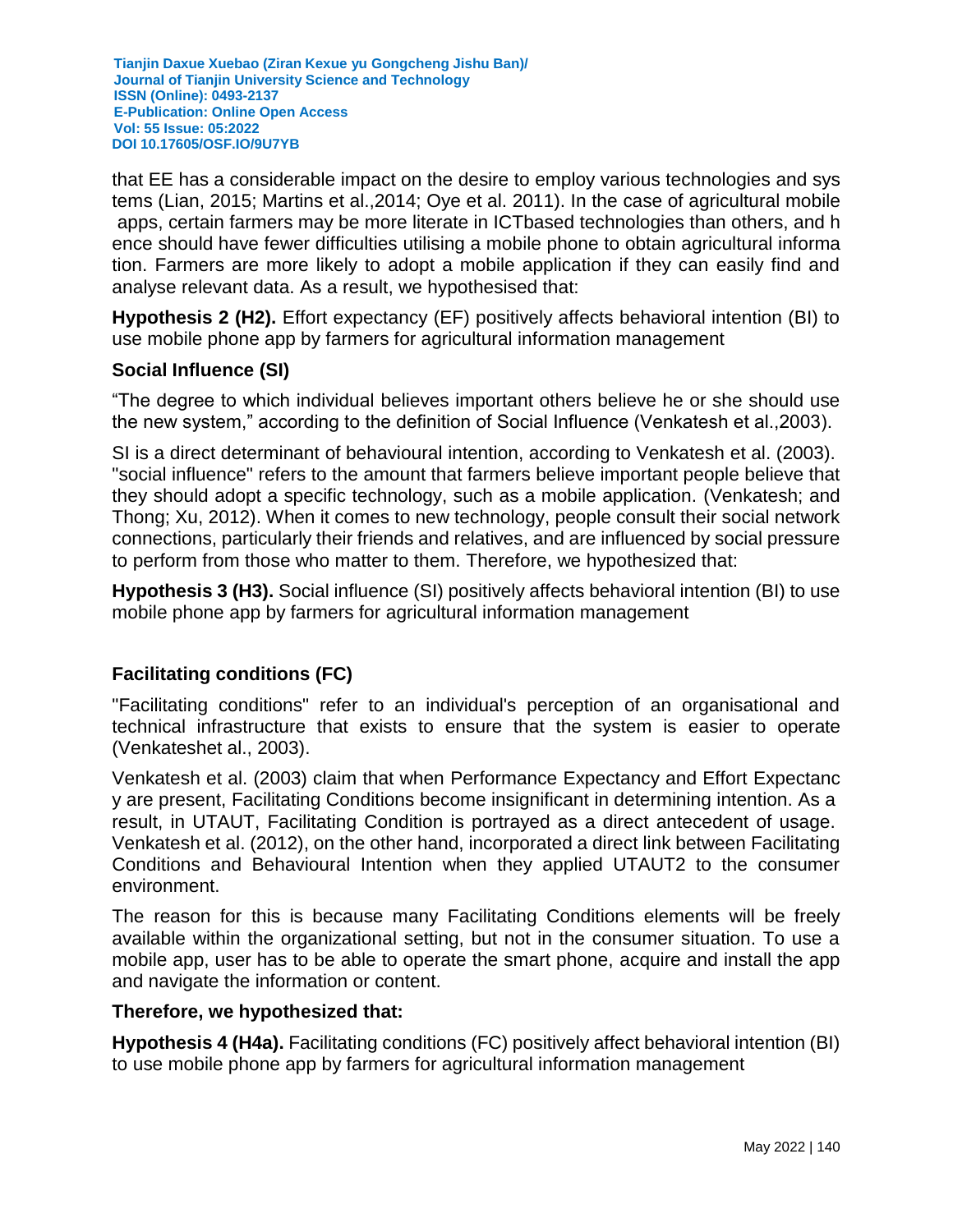**Hypothesis 4 (H4b).** Facilitating conditions (FC) positively affect USAGE (U) of mobile phone app by farmers for agricultural information management

## **Habit (HA)**

Habit is defined by Limayem et al.(2007) as "the extent which persons tend to perform behaviors automatically because of learning'.

According to Ajzen and Fishbein (2000), frequent repetition of a behaviour can lead to t he creation of attitudes, which can then induce intentions. In the formation of a habit, tim e is also a component. Several empirical research have been conducted in order to und erstand the major impact of habit on technology usage.

Therefore, the following hypotheses is formed in tune with that of Venkatesh et al. (2012)

**Hypothesis 5 (H5a).** Habit (HA) positively affect behavioral intention (BI) to use mobile phone app by farmers for agricultural information management

**Hypothesis 5 (H5b).** Habit (HA) positively affect USAGE (U) of mobile phone app by farmers for agricultural information management

## **Hedonic Motivation (HM)**

In UTAUT2, hedonic motivation is a positive predictor of consumer behaviors intention to use technology.

The fun or pleasure received from employing a technology is known as hedonic motivati on (Venkatesh et al.,2012). Hedonic motivation, according to Brown and Venkatesh (20 05), is defined as the delight or happiness derived from the use of technology. The more the entertainment value provided by mobile apps, the more farmers will be willing to utili se mobile apps.

### **As a result, we came up with the following hypothesis**:

**Hypothesis 6 (H6).** Hedonic Motivation (HM) positively affect behavioral intention (BI) to use mobile phone app by farmers for agricultural information management

### **Additional Constructs investigated**

In addition to the current UTAUT2 paradigm, Trust (TR) and Personal innovativeness in IT (IN) were included as new constructs.

## **TRUST (TR)**

The trust (TR) construct was intended to look into to the role of extension officers (as information suppliers and developers of app content and technology) and the facilitator of app usage. Despite the fact that trust is a subjective notion, it has garnered attention in the context of UTAUT and mobile payments, which were investigated alongside risk (Baganzi, R, 2017). Unlike Beza (Beza, E et al, 2018), this study focused on trust in the app service provider and the information provided through the app and the service provider rather than technology trust.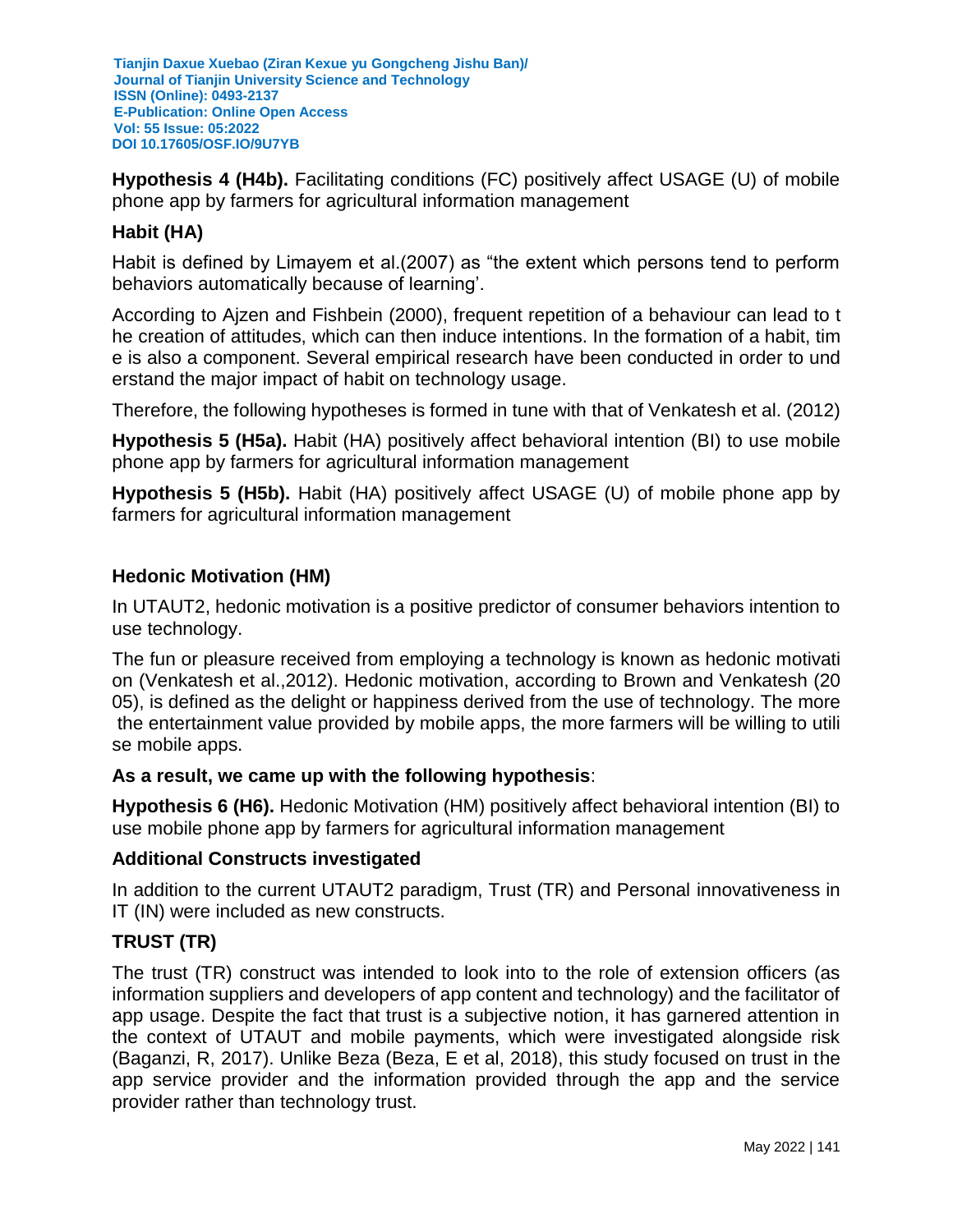Trust is defined as the degree to which the mobile-phone app provider(s) or agricultural extension worker is believed to really want to help the farmer for reasons other than self-interest. The majority of smallholder farmers rely on agriculture, and their able to converse agricultural advice and crop management information via mobile apps is highly dependent on the trust worthiness of information service providers and agencies (e.g., extension worker, researchers, and research institutes). Farmers want to avoid using any technology that could make their farming operations more unreliable and unsafe. Therefore, we hypothesized that:

**Hypothesis 7 (H7a).** Trust (TR) positively affect behavioral intention (BI) to use mobile phone app by farmers for agricultural information management

**Hypothesis 7 (H7b).** Trust (TR) positively affect USAGE (U) of mobile phone app by farmers for agricultural information management

## **Personal Innovativeness in Information Technology (IN)**

Agarwal and Prasad (1998) defined personal innovativeness as "the willingness of an individual to try out any new information technology," based on Rogers' innovation diffusion theory (Rogers, 1962). As a result, someone who has a great desire to learn about and experiment with new systems and technologies will have a high level of innovativeness and a desire for novelty (Slade et al., 2015). Because personal features and individual differences have such a large impact on the adoption process, marketers and practitioners must consider the concept of user innovativeness (Aroean and Michaelidou, 2014). Existing literature on technology adoption has established personal inventiveness as a critical motivator of purchasing and adopting new things and technological breakthroughs in a variety of industries (Koivisto et al., 2016). Personal innovativeness has a major impact on behavioural intentions to adopt technology in a range of domains, including social networking sites (Wijesundara and Xixiang, 2017) and online purchase intentions, according to existing research (Juaneda-Ayensa et al., 2016; Escobar-Rodrguez and Carvajal-Trujillo, 2014). The higher one's personal innovativeness, the greater one's drive to adopt new technology, it is believed (Kuo and Yen, 2009). Furthermore, highly innovative people have been shown to actively seek out information about new technologies or ideas using a variety of technological channels. They are more likely to accept new technology because they can live with a lot of ambiguity (Rogers, E.M 2002). As a result, we arrive to the following hypothesis:

**Hypothesis 8 (H8a).** Personal Innovativeness (IN) positively affect behavioral intention (BI) to use mobile phone app by farmers for agricultural information management

**Hypothesis 8 (H8b).** Personal Innovativeness (IN) positively affect USAGE (U) of mobile phone app by farmers for agricultural information management

### **3. Materials and Methods**

3.1. Research Study Area and Context

The research was carried out in Kerala, India's southernmost state, which has 14 districts and is divided into five agro-ecological zones. Agro-ecological zones are wide geographic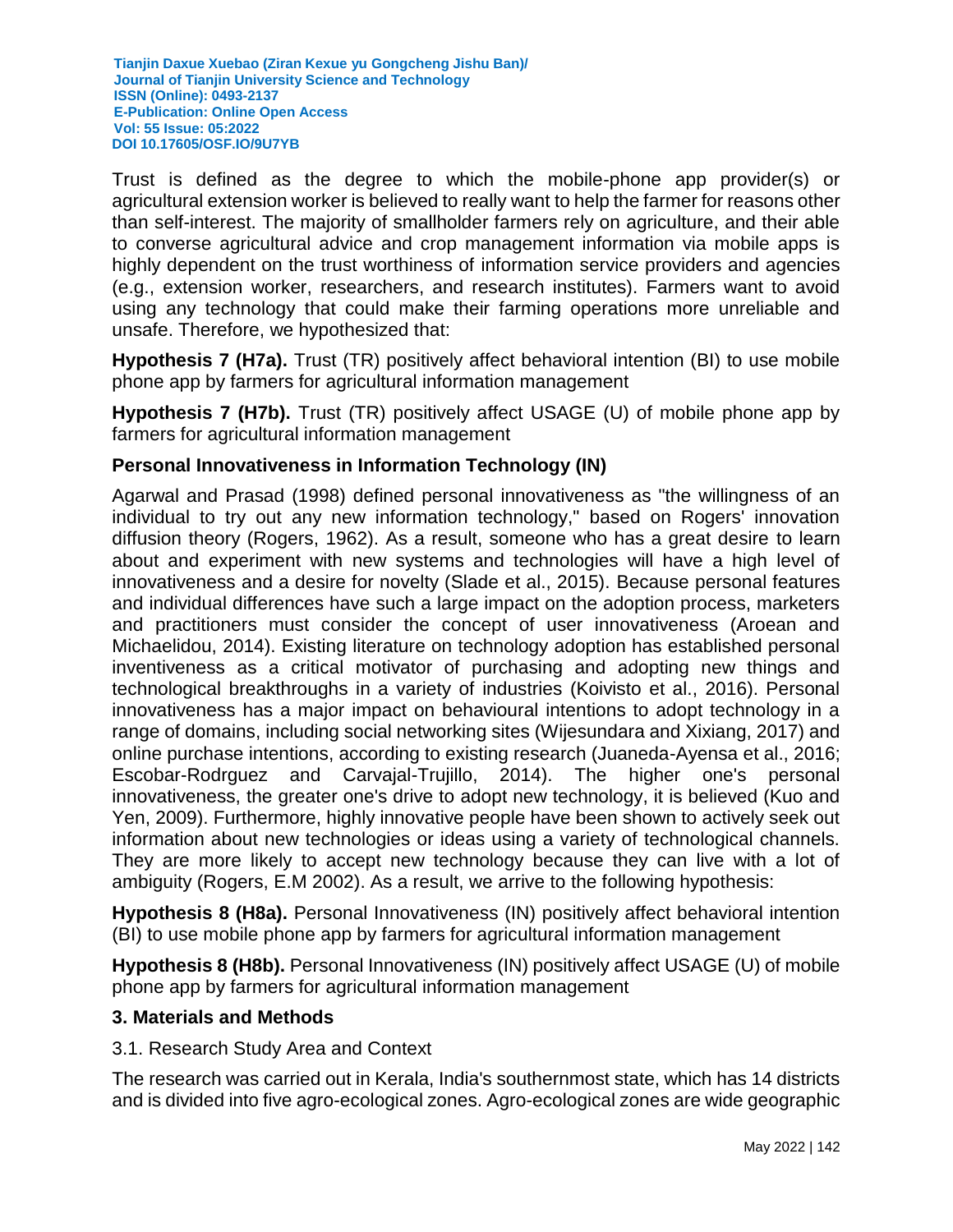classifications based on physiographic characteristics. (FAO1978). Five agro-ecological zones (AEZs) have been established in the state.

The spatial distribution of the state's agro-ecological zones is depicted in Figure 2.



# **Figure. 2 The study area- 5 Agro-ecological Zones of Kerala. (Source : KM Nair et al, 2013)**

# **3.2. Data Collection, Sampling, and Measurement Tool**

The data was gathered through a comprehensive survey performed in late 2021 with farmers in the region, which included both face-to-face and online interviews. The target population of the study was the f armers who have formally registered with the Department of Agriculture and Farmers Welfare, Government of Kerala, who are using a wide range of agricultural extension and welfare services make up the study's respondents. The respondents were chosen using a multi-stage stratified random sample procedure. The participants were chosen in two stages. The Agro Ecological Zones were included in the first stage, and the respondents who were associated to the zone were chosen at random from the database in the second stage. These 5 agro ecological zones resulting in a total of 600 responses, with no missing values.

Standard questions were used to survey the farmers based on (Beza et al 2018) and Venkatesh (2012 , with sections covering basic information and demographic information, their experience using mobile applications to acquire agricultural information and advisories, and questions about the constructs model. The question was introduced with a statement that the questions were about the potential use of a mobile phone app to acquire agricultural information.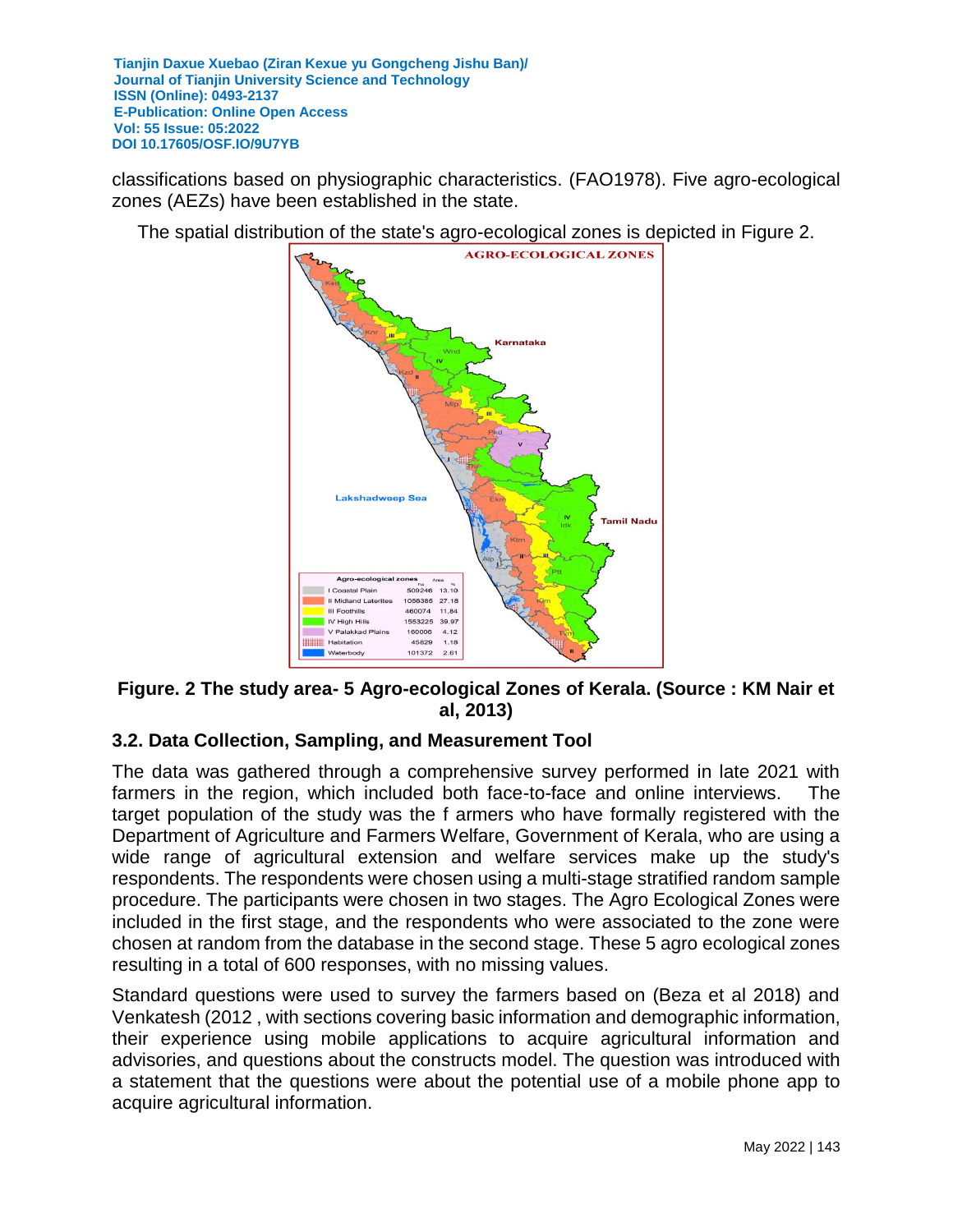According to Hair, each construct must have three to five components (Hair, J.F 2014). In the framework of an agriculture information based mobile app, a total of 30 measuring questions were carefully constructed, with response options ranging from "Totally disagree" (1) to "Totally agree" (5) on a five-point Likert scale. The survey was pilot tested with 50 farmers ahead of time.

## **3.3. Data Analysis and Estimation Techniques**

SPSS Statistics Version 26 and AMOS Version 28 were used to conduct statistical analysis. The descriptive statistics were used to assess the demographic data first. The model described in Figure 2 was then sorely tested using structural equation modelling (SEM). SEM was chosen because it allows for the simultaneous analysis of all relationships, combining multiple regression and factor analysis, as well as the examination of both observable and latent variables (Hair, J.F et al, 2014).

To test the reliability and validity of our measurement model, researchers employed maximum likelihood estimation to undertake a confirmatory factor analysis (CFA). Second, we looked at the path analysis of the structural model estimates to see if our hypotheses and the proposed model's prediction items were valid. Common method variance (CMV) and multi collinearity were investigated prior to analyzing the measurement and structural models. All factor(s) accounted for approximately 50% of the variance, according to the data. The Harman single-factor test was used iteratively in SPSS to check for a typical technique bias. The measurement model has been validated for (a) concept reliability, (b) indicator reliability, (c) convergence validity, and (d) discriminant validity prior to the path analysis (hypotheses-testing). Composite reliability (CR) and Cronbach's alpha values were also used to test construct reliability, which is a measure of the assessment items' internal consistency (Hair, J.F et al, 2014). The indicator's dependability was tested using factor loadings. Convergent validation investigates if items accurately reflect their associated construct (that is, whether they converge on the target construct), whereas discriminant validity investigates whether two constructs are statistically and theoretically distinct (Hair, J.F et al, 2014). The criterion for assessing convergent validity was the average variance extracted (AVE) (Fornell, C 1981). The heterotrait-monotrait ratio (HTMT) was calculated using SPSS to assess discriminant validity.

## **4. Results and Discussion**

## **4.1. Descriptive Statistics**

Table 1. shows the demographic characteristics of the farmers surveyed for this study. Most respondents were male (73.5%), and female (26.5 %). (49.5%) of the respondents were between age 30-40, (26.5 %) of the respondents were between age 20-30, (13.3%) of the respondents were between age 40-50, (6.7%) of the respondents were above 50 years of age and (4%) of the respondents were below 20 years of age.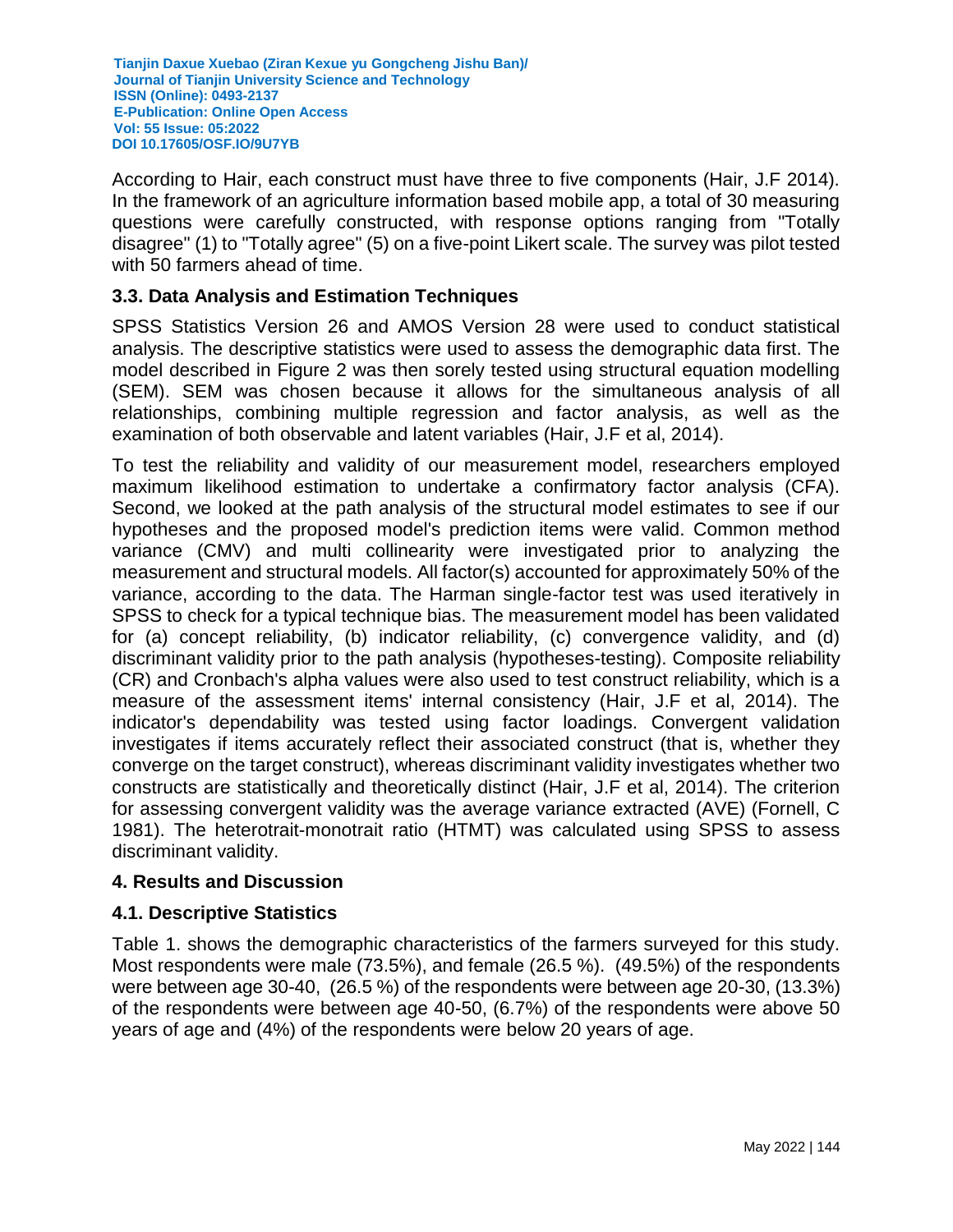| Gender-wise classification of respondents                                  |                                                        |                               |                  |  |  |  |  |  |
|----------------------------------------------------------------------------|--------------------------------------------------------|-------------------------------|------------------|--|--|--|--|--|
| SI.No                                                                      | Factor                                                 | Frequency(600)                | Percentage       |  |  |  |  |  |
| 1                                                                          | Male                                                   | 441                           | 73.5             |  |  |  |  |  |
| $\overline{2}$                                                             | Female                                                 | 159                           | 26.5             |  |  |  |  |  |
|                                                                            | Age-wise classification of Respondents                 |                               |                  |  |  |  |  |  |
| SI.No                                                                      | Factor                                                 | Frequency(600)                | Percentage       |  |  |  |  |  |
| 1                                                                          | Below 20 years                                         | 24                            | 4.0              |  |  |  |  |  |
| $\overline{2}$                                                             | 20-30 years                                            | 159                           | 26.5             |  |  |  |  |  |
| 3                                                                          | 30-40 years                                            | 297                           | 49.5             |  |  |  |  |  |
| 4                                                                          | 40-50 years                                            | 80                            | 13.3             |  |  |  |  |  |
| 5                                                                          | Above 50 years                                         | 40                            | 6.7              |  |  |  |  |  |
|                                                                            | Education level classification of Respondents          |                               |                  |  |  |  |  |  |
| SI.No                                                                      | Factor                                                 | Frequency (600)               | Percentage       |  |  |  |  |  |
| 1                                                                          | Below 12th                                             | 148                           | 24.7             |  |  |  |  |  |
| $\overline{2}$                                                             | Equivalent 12th                                        | 158                           | 26.3             |  |  |  |  |  |
| 3                                                                          | Graduate                                               | 225                           | 37.5             |  |  |  |  |  |
| 4                                                                          | Post graduate                                          | 48                            | 8.0              |  |  |  |  |  |
| 5                                                                          | <b>Professional Degree</b>                             | $\overline{21}$               | $\overline{3.5}$ |  |  |  |  |  |
|                                                                            | Farming Experience level classification of respondents |                               |                  |  |  |  |  |  |
| SI.No                                                                      | $\overline{Factor}$                                    | Frequency(600)                | Percentage       |  |  |  |  |  |
| 1                                                                          | Upto 10 years                                          | 320                           | 53.3             |  |  |  |  |  |
| $\overline{2}$                                                             | 10-20 years                                            | 235                           | 39.2             |  |  |  |  |  |
| 3                                                                          | 20-30 years                                            | 37<br>6.2                     |                  |  |  |  |  |  |
| 4                                                                          | Above 30 years<br>8                                    |                               | 1.3              |  |  |  |  |  |
| Classification of Respondents based on type of farming activities involved |                                                        |                               |                  |  |  |  |  |  |
| SI.No                                                                      | Factor                                                 | Frequency (600)<br>Percentage |                  |  |  |  |  |  |
| 1                                                                          | Agriculture (Crops)                                    | 46.3<br>278                   |                  |  |  |  |  |  |
| $\overline{2}$                                                             | Diary & Animal Husbandry                               | 70                            | 11.7             |  |  |  |  |  |
| 3                                                                          | <b>Fisheries</b>                                       | 34                            | 5.7              |  |  |  |  |  |
| 4                                                                          | All types                                              | 218<br>36.3                   |                  |  |  |  |  |  |

# **Table 1. Demographic characteristics of the farmers**

## **4.2. Evaluation of the Measurement Model**

The measurement model's first fit, which included all of the construction's features, was adequate. The model fit indices indicated a "good measurement model" with the following index values: CMIN/DF: 1.190; CFI: 0.999; and RMSEA: 0.018 (Hair, J.F. et al., 2014). (See Table 2) Table 3 shows the results of (i) construct reliability, (ii) indicator reliability, (iii) convergence validity, and (iv) discriminant validity measurement model assessments.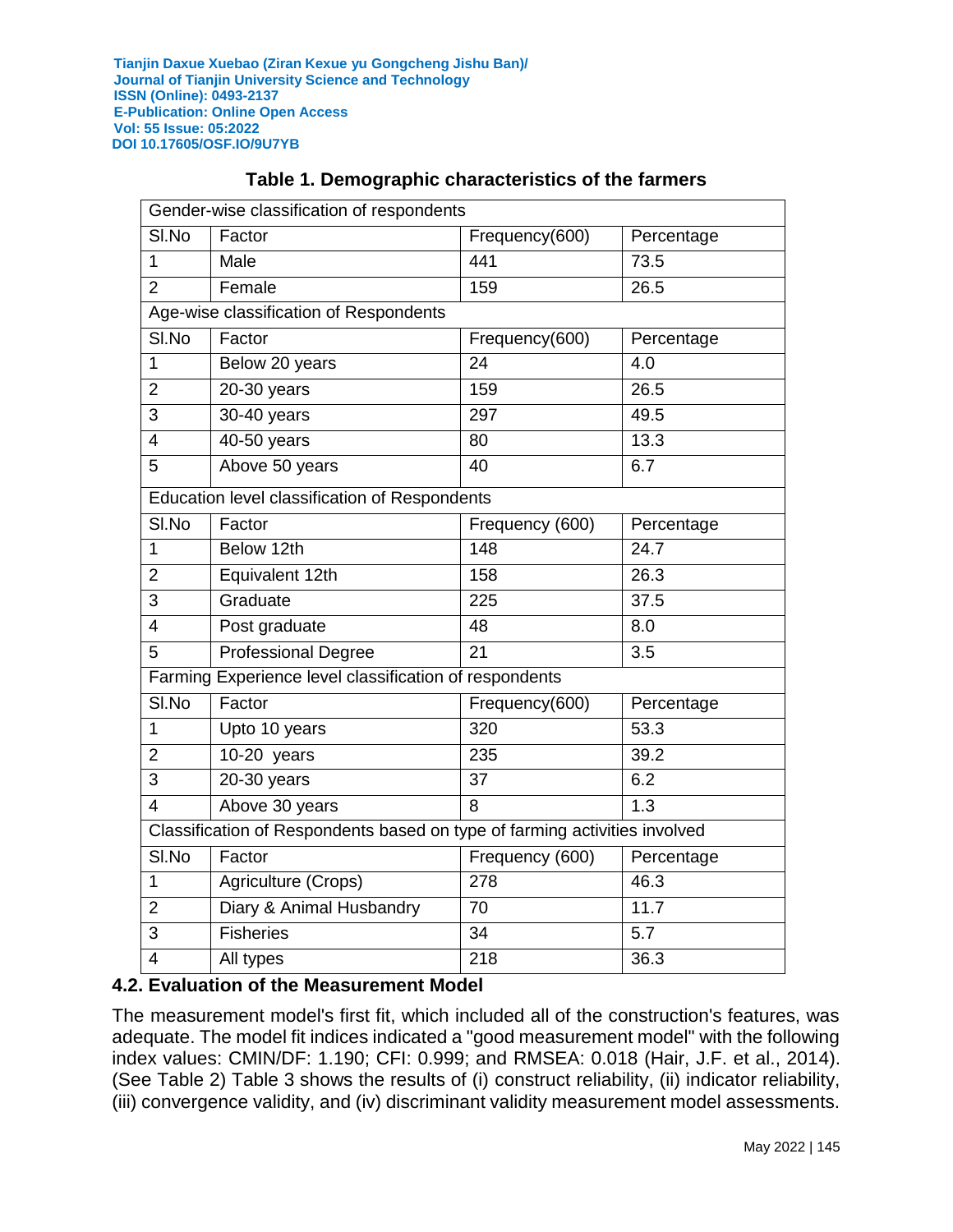All of the constructs achieved composite reliability (CR) and Cronbach's alpha values more than 0.7, confirming that the construct's reliability requirement was met (Hair, J.F et al, 2014). All factor loadings were more than 0.7, indicating that the instrument has high indicator reliability (Table 3). Due to the minimal factor loading, no items had to be deleted. The average variance extracted (AVE) value (Fornell, C, 1981) is used to assess convergence validity, and all of the constructs had an AVE greater than the minimum permissible limit of 0.5, indicating that the convergence validity requirement was met.

| <b>Model Fit Indices</b>                           | <b>Recommended Value</b>                 | <b>Model</b><br><b>Results</b> | <b>Reference</b>                                  |  |  |
|----------------------------------------------------|------------------------------------------|--------------------------------|---------------------------------------------------|--|--|
| Normed<br>chi-square<br>(CMIN/DF)                  | $<$ 3                                    | 2.069                          | Hair, J.F et al, (2014)<br>Hu, L.-T. et al (2009) |  |  |
| Comparative fit index (CFI)                        | Above 0.92 or 0.94                       | 0.933                          | Hair, J.F et al, (2014)<br>Hu, L.-T. et al (2009) |  |  |
| TLI (Tucker-Lewis index)                           | Above 0.92 or 0.94                       | 0.924                          | Hair, J.F et al, (2014)                           |  |  |
| Root mean square error of<br>approximation (RMSEA) | Value $< 0.08$ (with CFI)<br>of $0.92$ ) | 0.042                          | Hair, J.F et al, (2014)<br>Hu, L.-T. et al (2009) |  |  |

**Table 2. Summary of fit indices for the measurement and structural models**

## **Table 3: Summary of reliability and validity measures of the measurement model.**

| <b>Construct</b> | <b>Number</b><br>of items | <b>Composite</b><br><b>Reliability</b><br>(CR) | Cronbach's<br>Alpha | <b>AVE</b> | <b>Factor Loadings</b> |
|------------------|---------------------------|------------------------------------------------|---------------------|------------|------------------------|
| <b>PE</b>        | 4                         | 0.811                                          | .811                | 0.518      | $0.705 - 0.753$        |
| EE               | 4                         | 0.860                                          | .855                | 0.608      | $0.643 - 0.860$        |
| SI               | 4                         | 0.897                                          | .895                | 0.689      | $0.653 - 0.924$        |
| <b>FC</b>        | 4                         | 0.813                                          | .795                | 0.524      | $0.569 - 0.797$        |
| HM               | 3                         | 0.768                                          | .768                | 0.525      | $0.714 - 0.738$        |
| <b>HA</b>        | 3                         | 0.716                                          | .713                | 0.511      | $0.683 - 0.811$        |
| <b>TR</b>        | 4                         | 0.817                                          | .816                | 0.528      | $0.774 - 0.805$        |
| IN               | 3                         | 0.764                                          | .754                | 0.521      | $0.673 - 0.800$        |
| BI               | 3                         | 0.905                                          | .900                | 0.762      | $0.761 - 0.930$        |
| U                |                           | 0.802                                          | .787                | 0.575      | $0.715 - 0.794$        |

The data in Table 4, where the matrix indicates the HTMT values between each pair of components, which were all below 0.9, can be used to derive discriminant validity. The result demonstrates strong indicator and construct reliability, along with good convergence and discriminant validity, implying that the constructs were statistically distinct and could be used to assess the structural model's path analysis.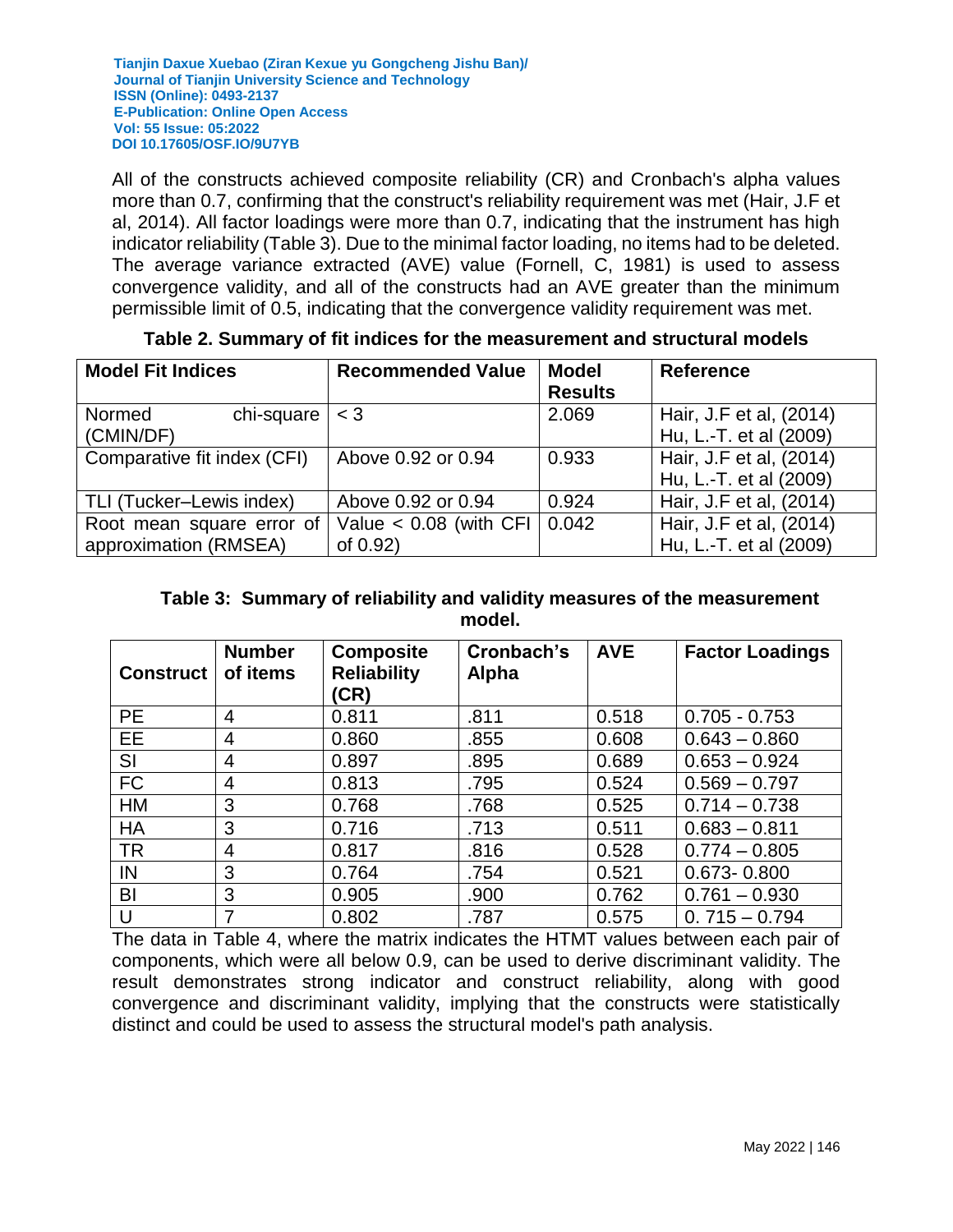| <b>Constructs</b>                               | <b>HA</b>                             | <b>PE</b> | <b>EE</b>                                | <b>SI</b> | <b>FC</b> | <b>TR</b> | <b>HM</b> | IN    | BI    | <b>USAGE</b> |
|-------------------------------------------------|---------------------------------------|-----------|------------------------------------------|-----------|-----------|-----------|-----------|-------|-------|--------------|
| <b>HA</b>                                       | 0.677                                 |           |                                          |           |           |           |           |       |       |              |
| <b>PE</b>                                       | 0.006                                 | 0.720     |                                          |           |           |           |           |       |       |              |
| EE                                              | 0.007                                 | $-0.204$  | 0.780                                    |           |           |           |           |       |       |              |
| SI                                              | $-0.022$                              | 0.284     | 0.100                                    | 0.830     |           |           |           |       |       |              |
| <b>FC</b>                                       | 0.004                                 | 0.284     | 0.141                                    | 0.587     | 0.724     |           |           |       |       |              |
| <b>TR</b>                                       | 0.003                                 | 0.392     | 0.303                                    | 0.361     | 0.446     | 0.727     |           |       |       |              |
| HM                                              | 0.173                                 | $-0.019$  | 0.102                                    | $-0.031$  | 0.051     | 0.042     | 0.725     |       |       |              |
| IN                                              | 0.249                                 | 0.034     | 0.037                                    | $-0.026$  | 0.057     | 0.059     | 0.141     | 0.722 |       |              |
| BI                                              | $-0.007$                              | 0.080     | 0.112                                    | 0.465     | 0.561     | 0.221     | 0.095     | 0.089 | 0.873 |              |
| <b>Usage</b><br>$\overline{a}$ $\overline{b}$ . | 0.077<br>المتحامل والمحالف والمستحدات | 0.003     | 0.025<br>$\mathbf{1}$ . For $\mathbf{1}$ | 0.051     | 0.015     | 0.077     | 0.050     | 0.137 | 0.193 | 0.758        |

## **Table 4: Matrix showing the discriminant validity**

**4.3. Results of Path Analysis Estimation**

The structural equation model (path analysis) was assessed once the measurement model was validated. The overall model fit was good for the structural model (Table 2). The path analysis showed eight hypotheses that were confirmed (Table 5). Performance expectancy (PE), effort expectancy (EE), social influence (SI), and facilitating conditions (FC) all demonstrated significant positive effects on behavioural intention (BI) (confirming H4). Facilitating Conditions (FC) (confirming H4b), Habit (HA) (confirming H5b), Trust (TR) (confirming H7b), and Personal Innovativeness (IN) all found to have positive effects on Usage (USAGE) (confirming H8b).

Apart from the UTAUT2 core constructs, the new contructs like Trust (TR) (H7b) and Personal Innovativeness (IN) (H8b) constructs had a significant impact on the USAGE of the mobile-phone app, implying that trust in the extension service provider and the quality of the mobile app's information may assist them in using the app. Farmers also believed that their own personal inventiveness would aid them in using the app, exploring new more features and gain a better understanding of farm management and best farming practices.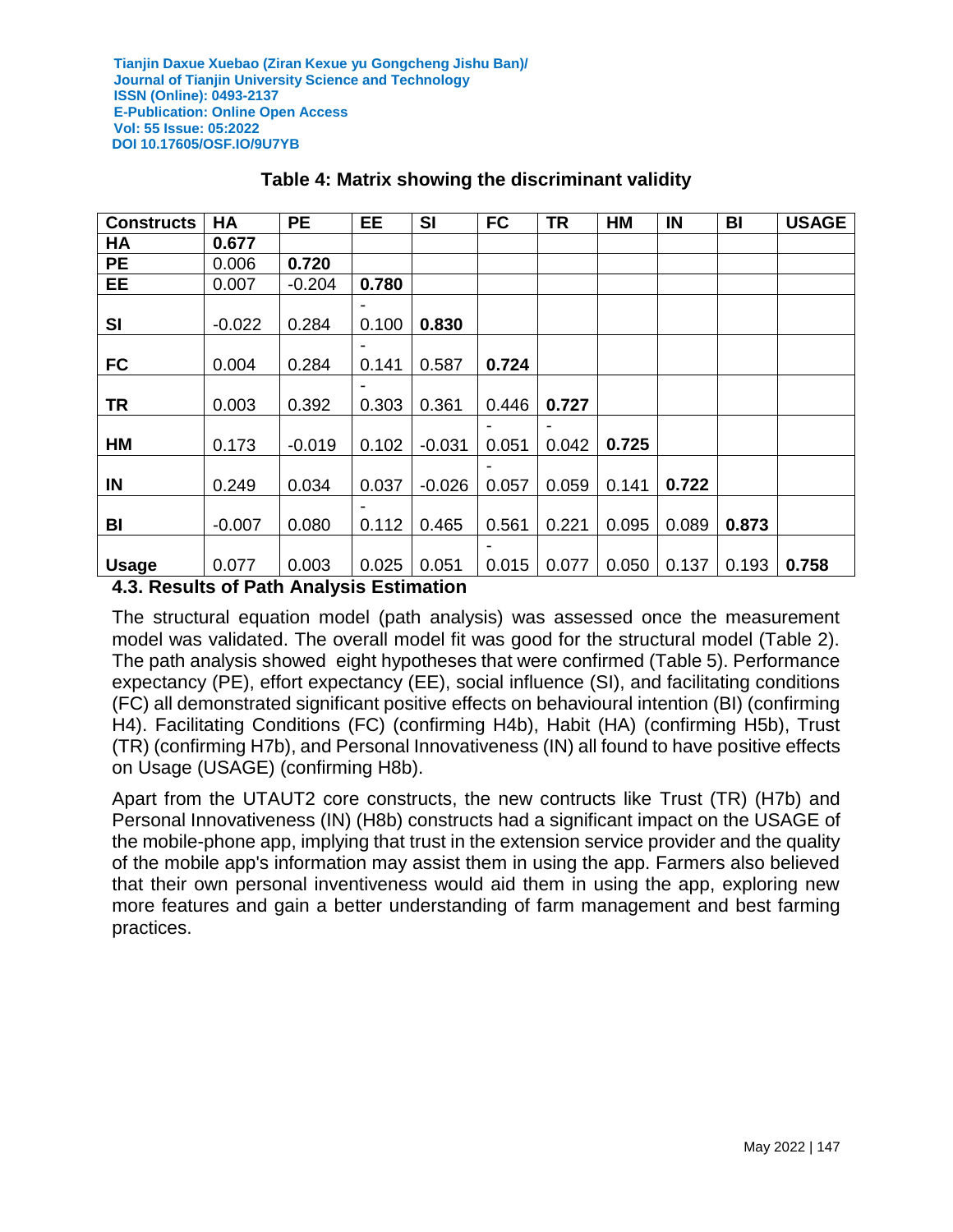| <b>Hypothesis</b> | <b>Structural Path</b>  | Estimate <sub>P Value</sub><br>s |       | <b>Result</b>        |
|-------------------|-------------------------|----------------------------------|-------|----------------------|
| $H_1$             | <b>PE ---&gt; BI</b>    | $-133$                           | ***   | Supported            |
| H <sub>2</sub>    | $EE \longrightarrow BI$ | $-124$                           | .003  | Supported            |
| $H_3$             | $SI \longrightarrow BI$ | .279                             | ***   | Supported            |
| $H_4a$            | $FC \longrightarrow BI$ | .865                             | $***$ | Supported            |
| $H_4b$            | $FC \longrightarrow U$  | $-.244$                          | ***   | Supported            |
| H <sub>5</sub> a  | $HA \rightarrow BI$     | $-194$                           | .012  | Supported            |
| $H_5b$            | <b>HA ---&gt; U</b>     | .096                             | .072  | <b>Not Supported</b> |
| $H_6$             | <b>HM ---&gt; BI</b>    | .292                             | $***$ | Supported            |
| H <sub>7</sub> a  | TR ---> BI              | $-107$                           | .007  | Supported            |
| H <sub>7</sub> b  | TR ---> U               | .084                             | ***   | Supported            |
| H <sub>8</sub> a  | $IN \rightarrow BI$     | .314                             | ***   | Supported            |
| H <sub>8</sub> b  | <b>IN ---&gt; U</b>     | .083                             | .061  | <b>Not Supported</b> |
| H <sub>9</sub>    | BI --> U                | .199                             | $***$ | Supported            |

## **Table 5. Summary of the results of the path analysis of the structural model.**

## **5. Results and Discussions**

The findings of a relation between performance expectancy and behavioral intention (H1) is consistent with earlier mobile banking research (Baptista, G, 2015 and Oliveira, T et al, 2014). Farmers' intentions to use mobile-based communication technologies for agricultural information (Engotoit, B et al 2016), decision support tools (Rose et al 2016), precision agriculture (D'Antoni et al., 2012; Adrian et al., 2005), dairy farming technology (Flett et al., 2004), and SMS agricultural advice are influenced by their performance expectations (Beza, E et al 2018). Farmers' intentions to use apps will be strengthened if they believe that mobile apps will improve their daily agricultural performance.

Effort Expectancy (EE) was found to have a positive relationship with behavioral intention (H2). This demonstrates that farmers believe that using mobile apps needs little effort. The findings also show that mastering the many functionalities offered by these mobile applications is simple and straightforward. Other research has found consistent outcomes in consumer SMS adoption (Kim et al., 2008), farmer adoption of decision support systems (Rose et al., 2016), and precision agriculture adoption (Rose et al., 2016). (Aubert et al., 2012).

Social Influence appears to have a considerable impact on Behavioural Intention, according to the data (H3). This result is in line with the UTAUT2 model's initial prediction. (Venkatesh and colleagues, 2012). According to the findings, social influence is a crucial role in the decision to continue using mobile applications in agriculture. Friends and relatives who encourage farmers to use these mobile apps have an impact.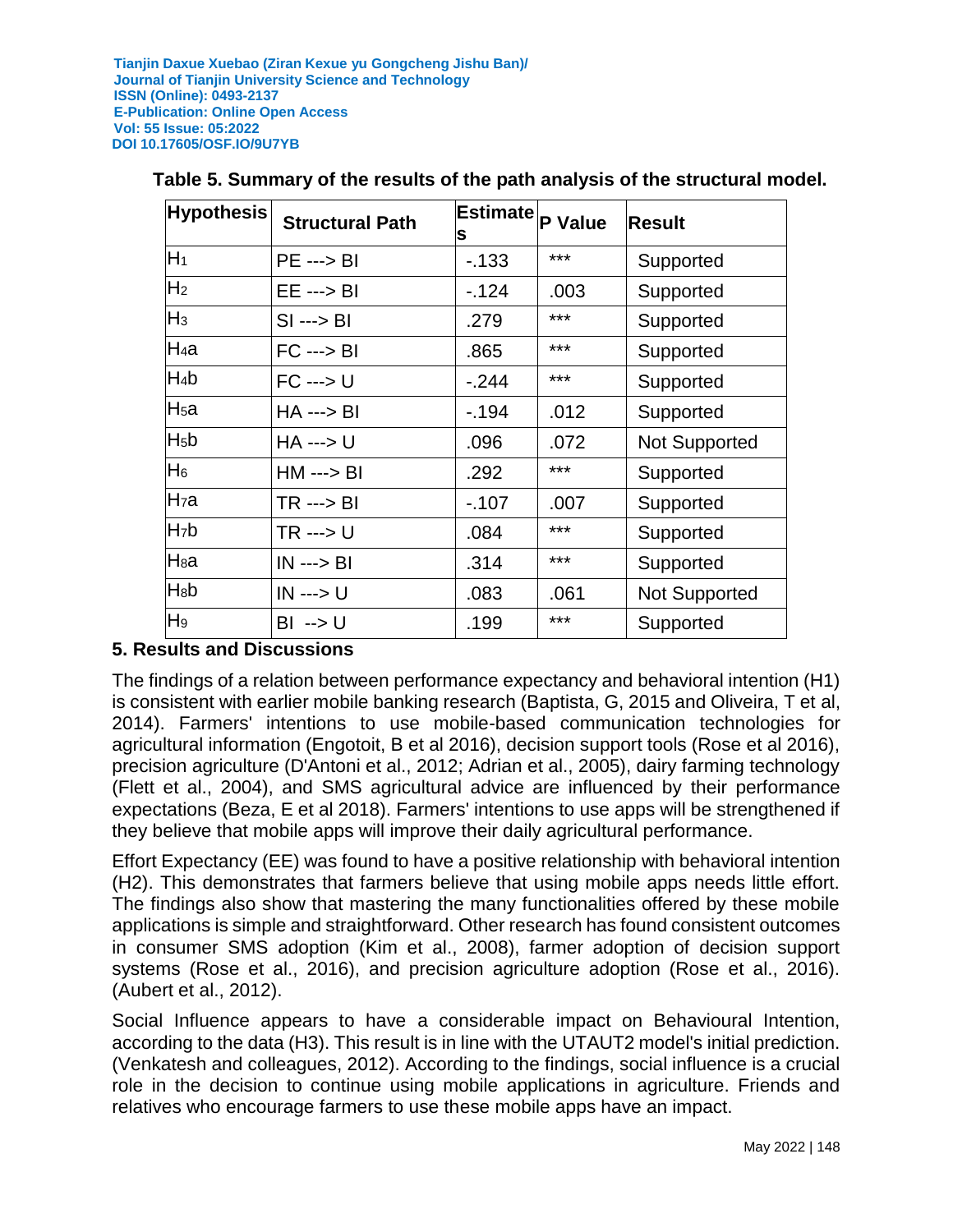Facilitating Conditions have a significant impact on behavioral intention and Usage (H4a) and (H4b). This result matches that of the original UTAUT2 model (Venkatesh et al.,2012). The findings show that Facilitating Conditions is the strongest predictor of the intention to continue using mobile applications. Farmers have been inspired and influenced to adopt mobile apps as a result of enabling factors such as technology infrastructure capabilities and extension staff assistance. According to the data, the most important predictors of mobile app adoption are Facilitating Conditions. Due to enabling factors like as technological capabilities, reliable network connection, and assistance from others, farmers have been inspired and encouraged to adopt and use mobile apps.

Behavioural Intention appears to be influenced by habit (H5a). This result is in line with the UTAUT2 model's initial prediction. (Venkatesh and colleagues, 2012). According to the findings, habit is a significant factor in the decision to continue using mobile applications in agriculture. Farmers are accustomed to using mobile apps to obtain agricultural information. The findings (Table 5) show that farmers' habits have a favorable impact on mobile app usage (H5b). It means that farmers have made using these apps a habit, and it is now part of their daily routine.

Hedonic Motivation has a considerable impact on Behavioural Intention, according to the findings (H6). This result is in line with the UTAUT2 model's initial prediction. (Venkatesh and colleagues, 2012). It demonstrates that farmers use the mobile app for entertainment, amusement, and pleasure.

Trust has a considerable impact on Behavioural Intention (H7a) and Usage, according to the results (H7b). It is consistent with previous research. Farmers think that information reliability and trustworthiness, and also trust in the expert service provider, have become increasingly vital.

Personal Innovativeness in IT has a considerable impact on Behavioural Intention, according to the findings (Table 5). (H8a). This result is in consistent with the findings of other investigations. Farmers' innovative skills, exploration, and aspiration for new technologies are all crucial factors in adopting mobile apps, according to the findings. Personal Innovativeness, on the other hand, appears to have a negative relationship with Usage (H8b).

The results (Table 5) demonstrate that the hypothesized links between habit (H5b) and personal IT innovation (H8b) were not confirmed and did not significantly predict mobile app usage (U). Farmers' lack of habit can be attributed to the fact that they have never adopted mobile apps for agricultural information management before, therefore it is not yet their habit. As shown by the low importance of Personal Innovativeness, farmers do not enjoy and found innovation and the ability to explore new technology.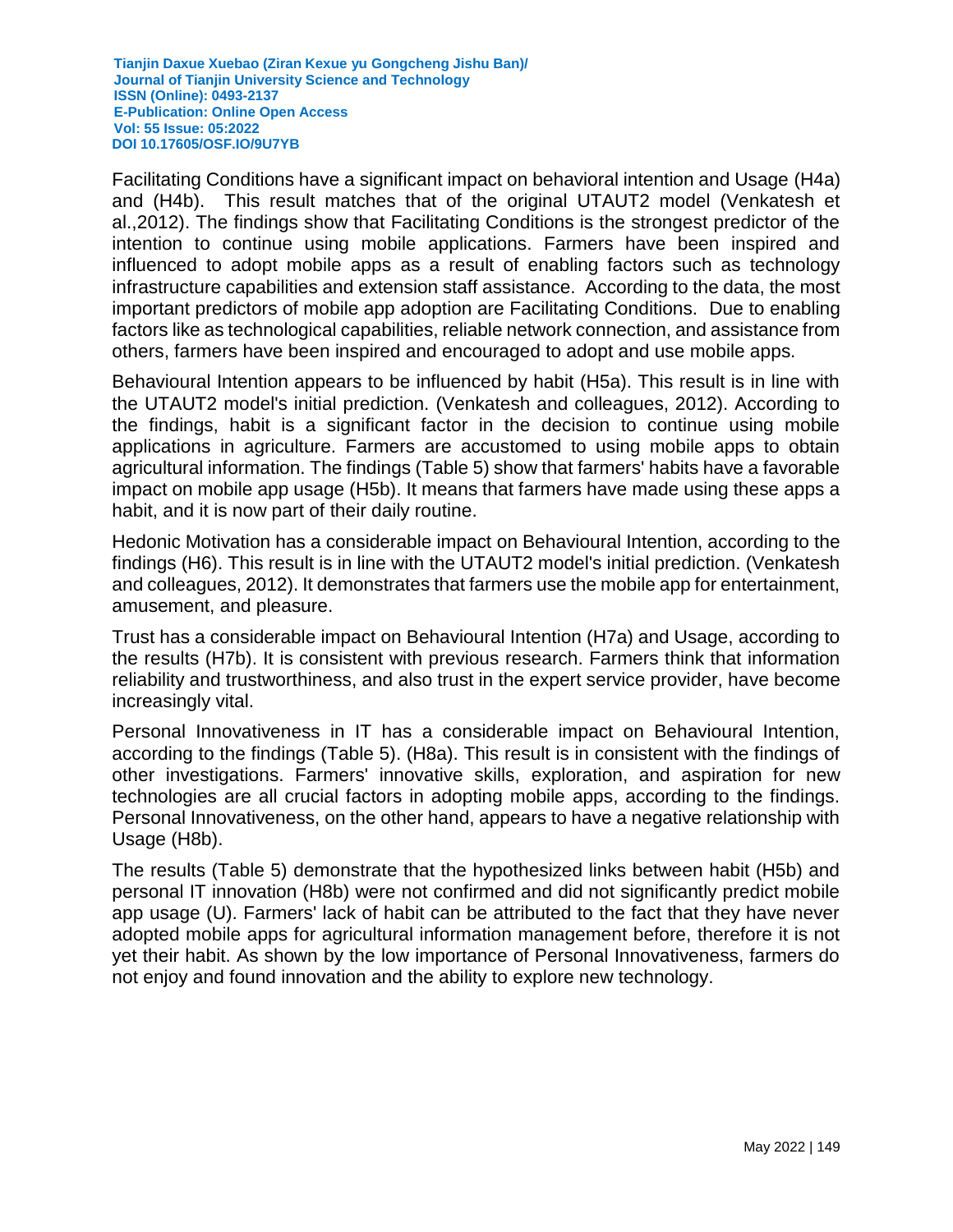## **6. Implications and Limitations**

## **6.1. Implications**

The UTAUT2 framework and doing a SEM analysis were seen to be effective techniques to learn more about farmers' mobile app adoption decisions in this study. Among the factors examined, the strongest predictors of farmers' intention to utilise mobile apps for agricultural information management were performance expectancy, effort expectancy, social influence, and facilitating conditions. Farmers' usage of mobile apps is influenced by a variety of factors, including habit, trust, and personal innovativeness. The group's hedonic motivation seems to be of no significance.

The rapid advancement of mobile technologies has influenced the creation and use of mobile applications. As a consequence, researchers can adapt and extend existing adoption models such as the UTAUT2 even while integrating socio-psychological measures. Given that farmers' behavioural intention to adopt mobile apps has been significantly predicted by performance expectancy, effort expectancy, social influence, and facilitating conditions, app providers could ensure that the app provides value-added features and benefits to farmers, and also the necessary technical infrastructure is available to help them in using it.

### **6.2. Limitations**

Despite its benefits to elements that are important for farmers to adopt a mobile application to offer information on agriculture, there are certain limits to consider. To begin with, the factors that influence technology adoption varied by place, therefore testing the model's validity with farmers from various cultures in both the developed and developing worlds would be both theoretical and practical. Another point to consider is that our findings are exclusive to Kerala, India's southernmost state, and the situation in other locations with lower digital literacy or smartphone use may differ dramatically. As a result, when applying the findings to other regions with diverse technological infrastructures, caution must be exercised.

### **7. Conclusion**

Farmers can benefit from the advantages of acquiring the right information at the right time while also contributing to farmer-centric applications that encourage sustainable agrarian intensification by using agricultural-based mobile applications. There has been limited research on the uptake of agricultural apps across the Indian subcontinent. This study used the UTAUT2 framework to identify the primary behavioral characteristics of farmers' intentions to use agriculture applications in India. This highlights the need of understand farmers' perspectives on benefits. As a result, extension personnel and government agencies proposing implementing mobile phone apps must ensure that the information they give is beneficial to farmers.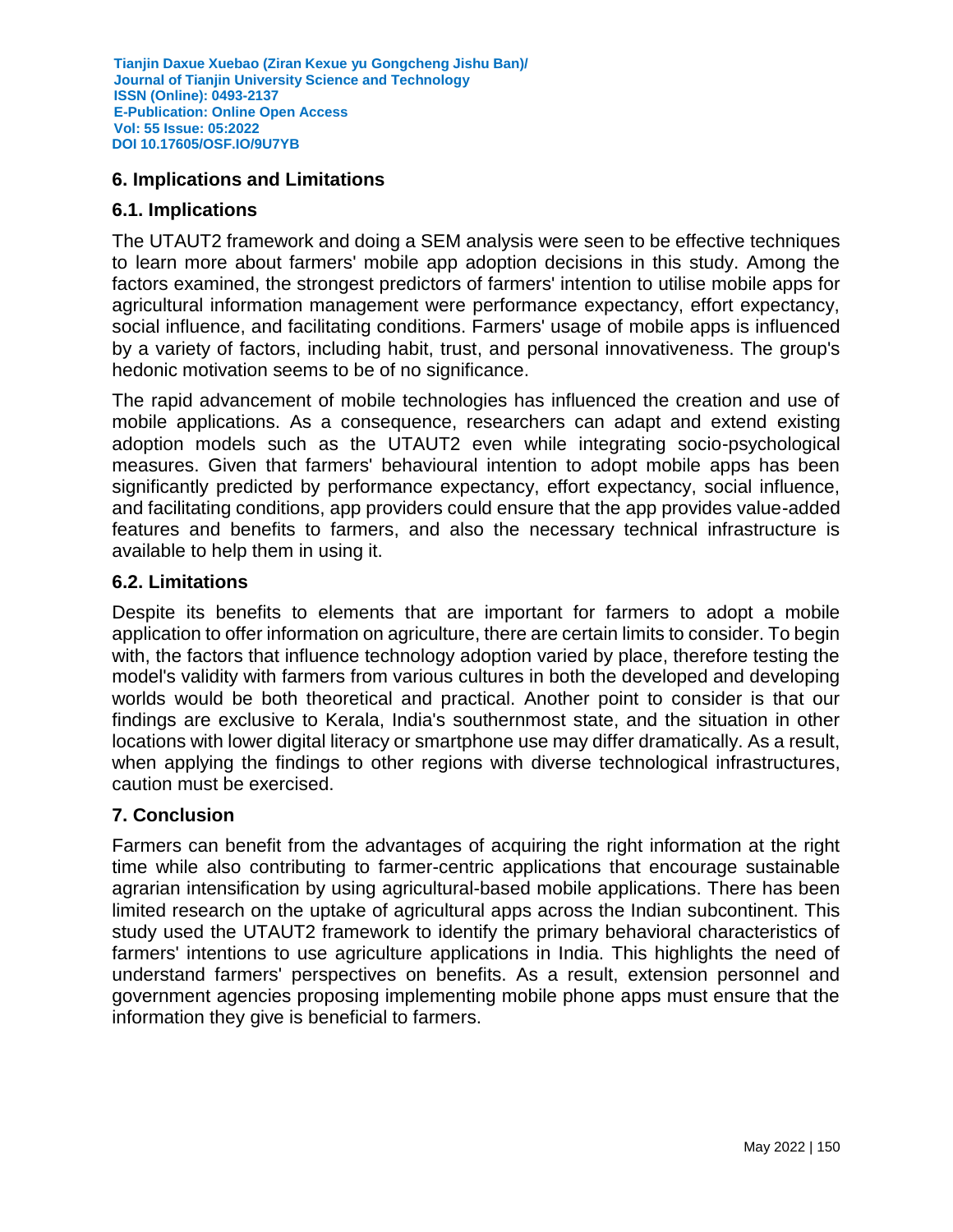#### **References**

- 1. Agarwal, R. and Prasad, J. (1998), "A conceptual and operational definition of personal innovativeness in the domain of information technology", Information Systems Research, Vol. 9 No. 2, pp. 204-215
- 2. Baganzi, R.; Lau, A.K.W. (2017). Examining Trust and Risk in Mobile Money Acceptance in Uganda. Sustainability, 9, 2233
- 3. Baptista, G.; Oliveira, T. (2015). Understanding mobile banking: The unified theory of acceptance and use of technology combined with cultural moderators. Comput. Hum. Behav. 50, 418–430.
- 4. Beza, E.; Reidsma, P.; Poortvliet, P.M.; Belay, M.M.; Bijen, B.S.; Kooistra, L. (2018). Exploring farmers' intentions to adopt mobile Short Message Service (SMS) for citizen science in agriculture. Comput. Electron. Agric.,151, 295–310
- 5. Beza, E.; Steinke, J.; Van Etten, J.; Reidsma, P.; Fadda, C.; Mittra, S.; Mathur, P.; Kooistra, L. (2017). What are the prospects for citizen science in agriculture? Evidence from three continents on motivation and mobile telephone use of resource-poor farmers. PLoS ONE, 12, e0175700
- 6. Chhonker, M.S., Verma, D. and Kar, A.K. (2017), "Review of technology adoption frameworks in mobile commerce", Procedia Computer Science, Vol. 122, pp. 888-895.
- 7. Chipidza, W.; Leidner, D.(2019). A review of the ICT-enabled development literature: Towards a power parity theory of ICT4D.J. Strateg. Inf. Syst, 28, 145–174.
- 8. Criyagen (2016). Criyagen Solutions For Sustainable Agriculture. Retrieved February 14, from <http://criyagen.com/blog/>
- 9. Eitzinger, A.; Cock, J.; Atzmanstorfer, K.; Binder, C.R.; Läderach, P.; Bonilla-Findji, O.; Bartling, M.; Mwongera, C.; Zurita, L.; Jarvis, A.(2019). GeoFarmer: A monitoring and feedback system for agricultural development projects. Comput. Electron. Agric, 158, 109–121.
- 10. Emeana, E.M.; Trenchard, L.; Dehnen-Schmutz, K. (2020). The revolution of mobile phoneenabled services for agricultural development (m-Agri services) in Africa: The challenges for sustainability. Sustainability, 12, 485.
- 11. Engotoit, B.; Kituyi, G.M.; Moya, M.B.(2016). Influence of performance expectancy on commercial farmers' intention to use mobile-based communication technologies for agricultural market information dissemination in Uganda. J. Syst. Inf. Technol., 18, 346–363.
- 12. Fornell, C.; Larcker, D.F(1981). Evaluating Structural Equation Models with Unobservable Variables and Measurement Error. J. Mark. Res., 18, 39–50
- 13. Fornell, C.; Larcker, D.F.(1981). Evaluating Structural Equation Models with Unobservable Variables and Measurement Error. J. Mark. Res., 18, 39–50
- 14. Gebbers, R.; Adamchuk, V.I. Precision Agriculture and Food Security. Science 2010, 327, 828– 831.
- 15. Hair, J.F.; Black, W.C.; Babin, B.J.; Anderson, R.E.(2014), Multivariate Data Analysis, 7th ed.; Pearson Educated Limited: New York, NY, USA, ISBN 978-1-292-02190-4.
- 16. Hu, L.-T.; Bentler, P.M.(2009), Structural Equation Modeling: A Multidisciplinary Journal Cutoff criteria for fit indexes in covariance structure analysis: Conventional criteria versus new alternatives. Multidiscip. J, 6, 1–55.
- 17. Jordan, R.; Eudoxie, G.; Maharaj, K.; Belfon, R.; Bernard, M. (2016), AgriMaps: Improving sitespecific land management through mobile maps. Comput. Electron. Agric. 123, 292–296.
- 18. Kabbiri, R.; Dora, M.; Kumar, V.; Elepu, G.; Gellynck, X.(2018). Mobile phone adoption in agri-food sector: Are farmers in Sub-Saharan Africa connected? Technol. Forecast. Soc. Chang. 131, 253– 261.
- 19. Kumar, A. (2019). Role of social media in the dissemination of agricultural innovations in Haryana (Doctoral dissertation, CCSHAU)
- 20. Kumar, M. (2019). Agriculture: status, challenges, policies and strategies for India. IJERT, 8, 12.